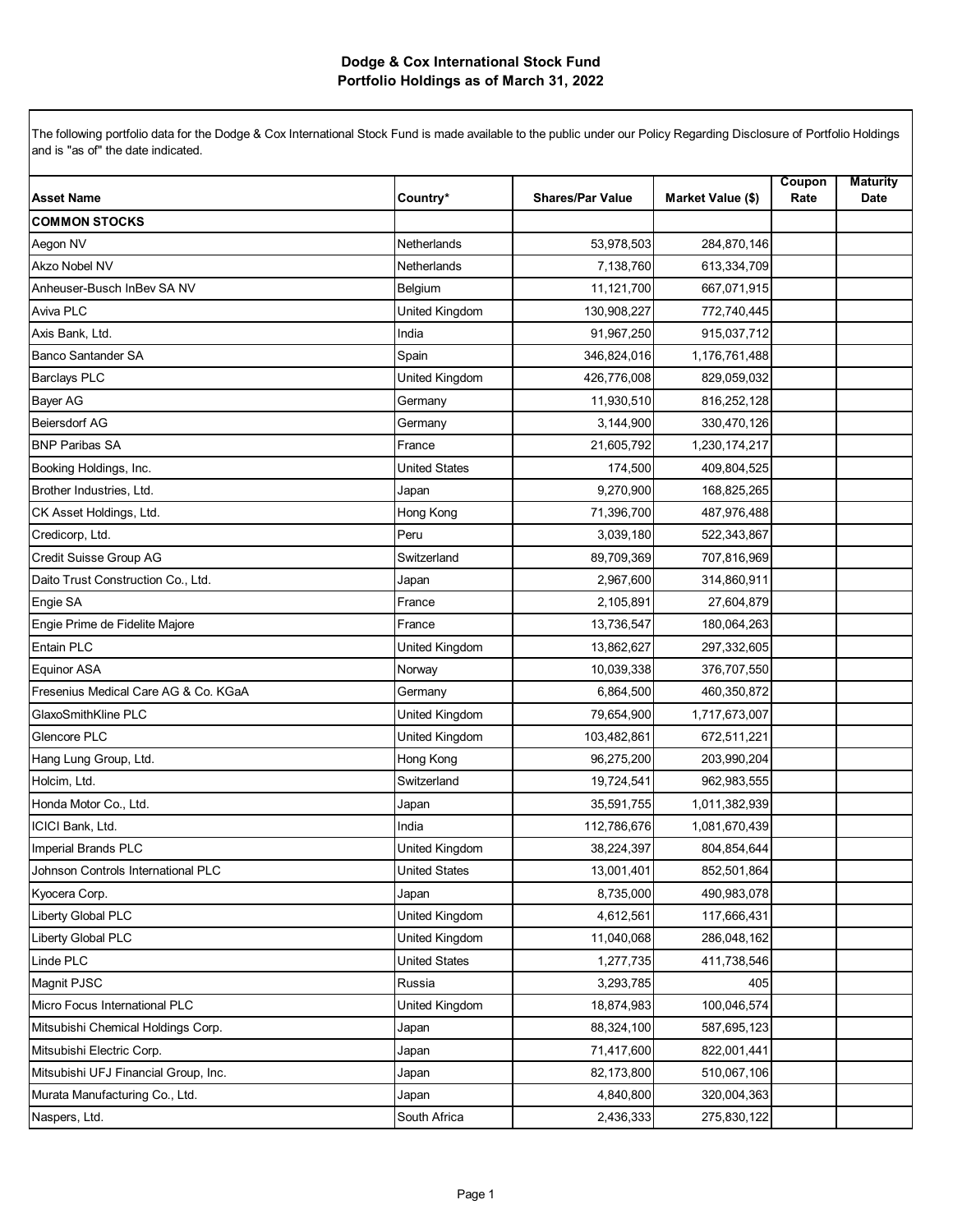| <b>Asset Name</b>                                                                      | Country*             | <b>Shares/Par Value</b> | Market Value (\$) | Coupon<br>Rate | <b>Maturity</b><br>Date |
|----------------------------------------------------------------------------------------|----------------------|-------------------------|-------------------|----------------|-------------------------|
| Nidec Corp.                                                                            | Japan                | 2,189,100               | 173,433,113       |                |                         |
| <b>Novartis AG</b>                                                                     | Switzerland          | 16,996,770              | 1,490,641,597     |                |                         |
| Nutrien, Ltd.                                                                          | Canada               | 7,822,959               | 813,509,506       |                |                         |
| Olympus Corp.                                                                          | Japan                | 17,155,200              | 325,921,182       |                |                         |
| Ovintiv, Inc.                                                                          | <b>United States</b> | 11,499,924              | 621,800,891       |                |                         |
| Prosus NV                                                                              | Netherlands          | 14,370,092              | 760,714,570       |                |                         |
| <b>Prudential PLC</b>                                                                  | United Kingdom       | 27,219,547              | 402,080,936       |                |                         |
| Roche Holding AG                                                                       | Switzerland          | 3,426,200               | 1,354,977,521     |                |                         |
| Sanofi                                                                                 | France               | 16,749,722              | 1,708,207,878     |                |                         |
| Schlumberger, Ltd.                                                                     | <b>United States</b> | 3,913,024               | 161,647,021       |                |                         |
| Schneider Electric SA                                                                  | France               | 2,398,546               | 400,452,713       |                |                         |
| Seven & i Holdings Co., Ltd.                                                           | Japan                | 4,557,900               | 216,865,892       |                |                         |
| Smiths Group PLC                                                                       | United Kingdom       | 18,150,616              | 344,060,132       |                |                         |
| <b>Standard Chartered PLC</b>                                                          | United Kingdom       | 85,644,571              | 567,938,607       |                |                         |
| Suncor Energy, Inc.                                                                    | Canada               | 27,318,954              | 890,324,711       |                |                         |
| TC Energy Corp.                                                                        | Canada               | 9,688,000               | 546,596,960       |                |                         |
| TE Connectivity, Ltd.                                                                  | Switzerland          | 3,871,985               | 507,152,595       |                |                         |
| Teck Resources, Ltd.                                                                   | Canada               | 16,857,240              | 680,863,924       |                |                         |
| Television Broadcasts, Ltd.                                                            | Hong Kong            | 38,464,400              | 22,005,248        |                |                         |
| <b>TotalEnergies SE</b>                                                                | France               | 17,903,370              | 908,394,362       |                |                         |
| <b>UBS Group AG</b>                                                                    | Switzerland          | 83,757,942              | 1,636,379,198     |                |                         |
| Vodafone Group PLC                                                                     | United Kingdom       | 162,326,400             | 266,323,554       |                |                         |
| XP, Inc.                                                                               | <b>Brazil</b>        | 10,511,502              | 316,396,210       |                |                         |
| Yamaha Motor Co., Ltd.                                                                 | Japan                | 4,489,800               | 100,620,837       |                |                         |
| <b>DEPOSITORY RECEIPTS/SHARES</b>                                                      |                      |                         |                   |                |                         |
| Alibaba Group Holding, Ltd.                                                            | China                | 7,532,300               | 819,514,240       |                |                         |
| Baidu, Inc.                                                                            | China                | 4,637,325               | 613,518,098       |                |                         |
| Grupo Televisa SAB                                                                     | Mexico               | 46,380,780              | 542,655,126       |                |                         |
| JD.com, Inc.                                                                           | China                | 9,970,648               | 577,001,400       |                |                         |
| Millicom International Cellular SA                                                     | Luxembourg           | 4,851,184               | 122,598,101       |                |                         |
| NetEase, Inc.                                                                          | China                | 4,863,300               | 436, 189, 377     |                |                         |
| <b>PREFERRED SHARES</b>                                                                |                      |                         |                   |                |                         |
| Itau Unibanco Holding SA                                                               | <b>Brazil</b>        | 202,702,151             | 1,169,963,581     |                |                         |
| Samsung Electronics Co., Ltd.                                                          | South Korea          | 21,204,500              | 1,096,777,933     |                |                         |
| <b>SHORT-TERM INVESTMENTS</b>                                                          |                      |                         |                   |                |                         |
| Fixed Income Clearing Corporation Repurchase Agreement                                 |                      | 1,017,611,000           | 1,017,611,000     | 0.05           | 4/1/22                  |
| State Street Institutional U.S. Government Money Market Fund -<br><b>Premier Class</b> |                      | 181,747,588             | 181,747,588       |                |                         |
| <b>EQUITY TOTAL RETURN SWAP CONTRACTS**</b>                                            |                      | <b>Notional Amount</b>  |                   |                |                         |
| TRS Tencent Holdings, Ltd. - Short Position                                            | China                | (161, 410, 520)         | 48,143,360        | 0.12           | 10/25/22                |
| TRS Prosus NV - Long Position                                                          | Netherlands          | 116,768,920             | (63, 759, 267)    | 0.52           | 10/25/22                |
| <b>FUTURES CONTRACTS</b>                                                               |                      | <b>Notional Amount</b>  |                   |                |                         |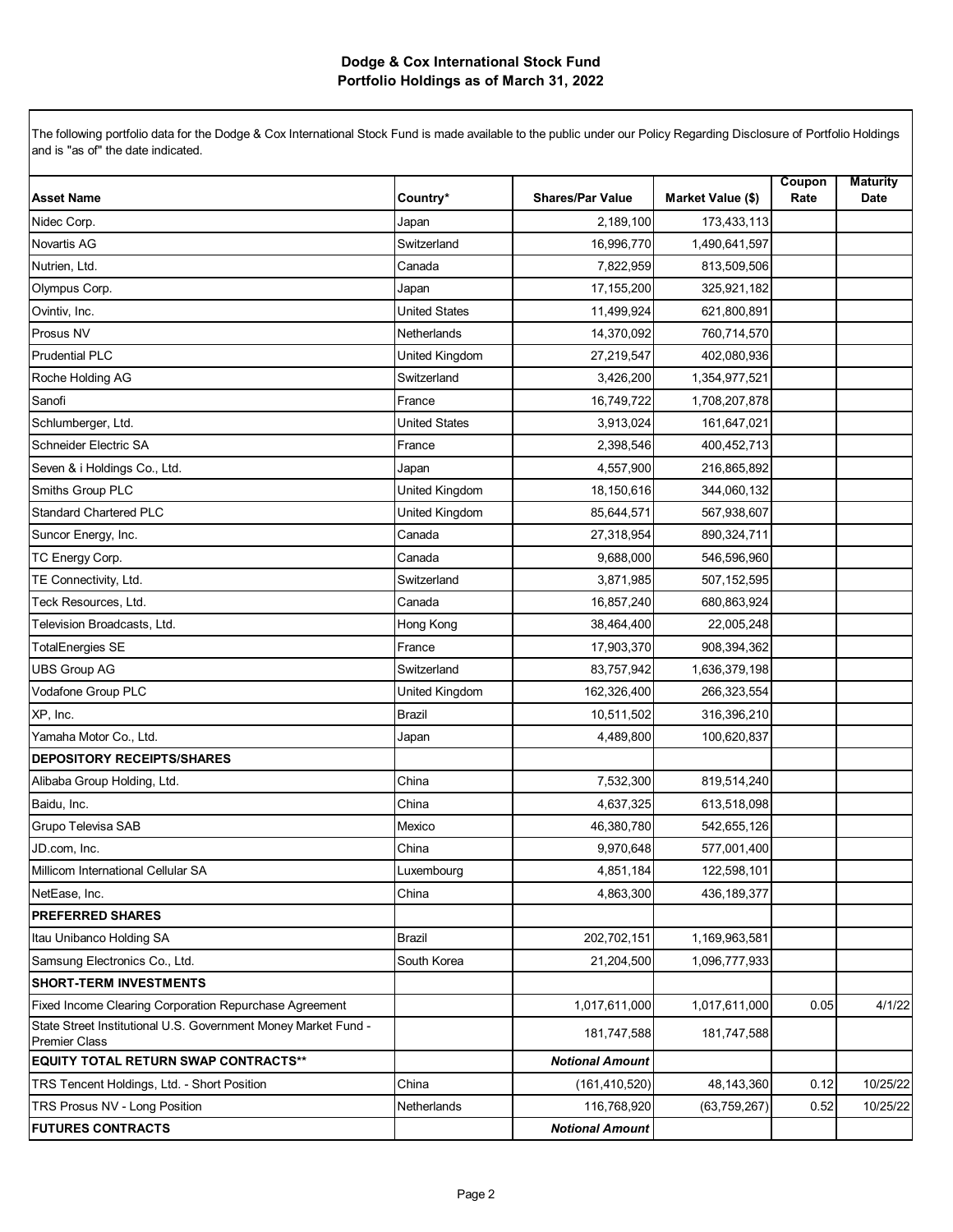| <b>Asset Name</b>                                                | Country* | <b>Shares/Par Value</b> | Market Value (\$) | Coupon<br>Rate | <b>Maturity</b><br>Date |
|------------------------------------------------------------------|----------|-------------------------|-------------------|----------------|-------------------------|
| Euro Stoxx 50 Index - Long Position 17,956 Contracts             |          | 759,393,864             | 24,537,537        |                | 6/17/22                 |
| Yen Denominated Nikkei 225 Index - Long Position 4,303 Contracts |          | 486,623,563             | 41,672,428        |                | 6/09/22                 |
| <b>CURRENCY FORWARD CONTRACTS</b>                                |          |                         |                   |                |                         |
| Buy CHF 7,349,987 / Sell USD 7,818,951                           |          |                         | 137,431           |                | 4/13/22                 |
| Buy CHF 7,350,000 / Sell USD 7,812,265                           |          |                         | 144,131           |                | 4/13/22                 |
| Buy CHF 7,350,063 / Sell USD 7,812,652                           |          |                         | 143,813           |                | 4/13/22                 |
| Buy CHF 7,349,991 / Sell USD 7,808,067                           |          |                         | 148,319           |                | 4/13/22                 |
| Buy CHF 7,350,000 / Sell USD 7,814,494                           |          |                         | 141,902           |                | 4/13/22                 |
| Buy CHF 7,349,991 / Sell USD 7,815,464                           |          |                         | 140,922           |                | 4/13/22                 |
| Buy CHF 7,350,016 / Sell USD 7,810,626                           |          |                         | 145,788           |                | 4/13/22                 |
| Buy CHF 7,350,003 / Sell USD 7,806,265                           |          |                         | 150,134           |                | 4/13/22                 |
| Buy CHF 7,350,042 / Sell USD 7,818,538                           |          |                         | 137,903           |                | 4/13/22                 |
| Buy CHF 7,349,990 / Sell USD 7,822,032                           |          |                         | 134,354           |                | 4/13/22                 |
| Buy CHF 7,350,002 / Sell USD 7,807,367                           |          |                         | 149,031           |                | 4/13/22                 |
| Buy CHF 14,700,000 / Sell USD 15,632,000                         |          |                         | 280,792           |                | 4/13/22                 |
| Buy CHF 7,349,998 / Sell USD 7,818,891                           |          |                         | 137,502           |                | 4/13/22                 |
| Buy CHF 7,349,998 / Sell USD 7,811,310                           |          |                         | 145,084           |                | 4/13/22                 |
| Buy CHF 7,349,992 / Sell USD 7,812,139                           |          |                         | 144,248           |                | 4/13/22                 |
| Buy CHF 7,349,966 / Sell USD 7,823,535                           |          |                         | 132,825           |                | 4/13/22                 |
| Buy CHF 7,350,037 / Sell USD 7,816,367                           |          |                         | 140,069           |                | 4/13/22                 |
| Buy CHF 7,349,998 / Sell USD 7,809,877                           |          |                         | 146,517           |                | 4/13/22                 |
| Buy CHF 7,349,926 / Sell USD 7,817,511                           |          |                         | 138,805           |                | 4/13/22                 |
| Sell CHF 38,639,693 / Buy USD 41,824,979                         |          |                         | (2, 599)          |                | 4/13/22                 |
| Sell CHF 38,639,728 / Buy USD 41,857,602                         |          |                         | 29,986            |                | 4/13/22                 |
| Sell CHF 38,639,748 / Buy USD 41,870,274                         |          |                         | 42,636            |                | 4/13/22                 |
| Sell CHF 38,639,728 / Buy USD 41,859,747                         |          |                         | 32,131            |                | 4/13/22                 |
| Sell CHF 38,639,737 / Buy USD 41,824,791                         |          |                         | (2,835)           |                | 4/13/22                 |
| Sell CHF 38,639,820 / Buy USD 41,823,545                         |          |                         | (4, 170)          |                | 4/13/22                 |
| Sell CHF 38,639,748 / Buy USD 41,871,109                         |          |                         | 43,471            |                | 4/13/22                 |
| Sell CHF 38,639,689 / Buy USD 41,874,902                         |          |                         | 47,328            |                | 4/13/22                 |
| Sell CHF 38,639,732 / Buy USD 41,818,426                         |          |                         | (9, 195)          |                | 4/13/22                 |
| Sell CHF 38,639,698 / Buy USD 41,838,638                         |          |                         | 11,055            |                | 4/13/22                 |
| Buy CNH 400,000,000 / Sell USD 55,719,619                        |          |                         | 7,137,034         |                | 4/27/22                 |
| Buy CNH 411,500,000 / Sell USD 64,905,363                        |          |                         | (241, 581)        |                | 4/27/22                 |
| Buy CNH 411,500,000 / Sell USD 64,913,554                        |          |                         | (249, 772)        |                | 4/27/22                 |
| Buy CNH 342,175,500 / Sell USD 53,515,929                        |          |                         | 254,087           |                | 4/27/22                 |
| Buy CNH 342,175,500 / Sell USD 53,509,234                        |          |                         | 260,782           |                | 4/27/22                 |
| Sell CNH 419,100,000 / Buy USD 58,496,755                        |          |                         | (7, 361, 303)     |                | 4/27/22                 |
| Sell CNH 425,450,000 / Buy USD 59,354,074                        |          |                         | (7,501,834)       |                | 4/27/22                 |
| Sell CNH 425,450,000 / Buy USD 59,399,651                        |          |                         | (7, 456, 257)     |                | 4/27/22                 |
| Sell CNH 464,025,170 / Buy USD 66,646,344                        |          |                         | (6, 271, 329)     |                | 4/27/22                 |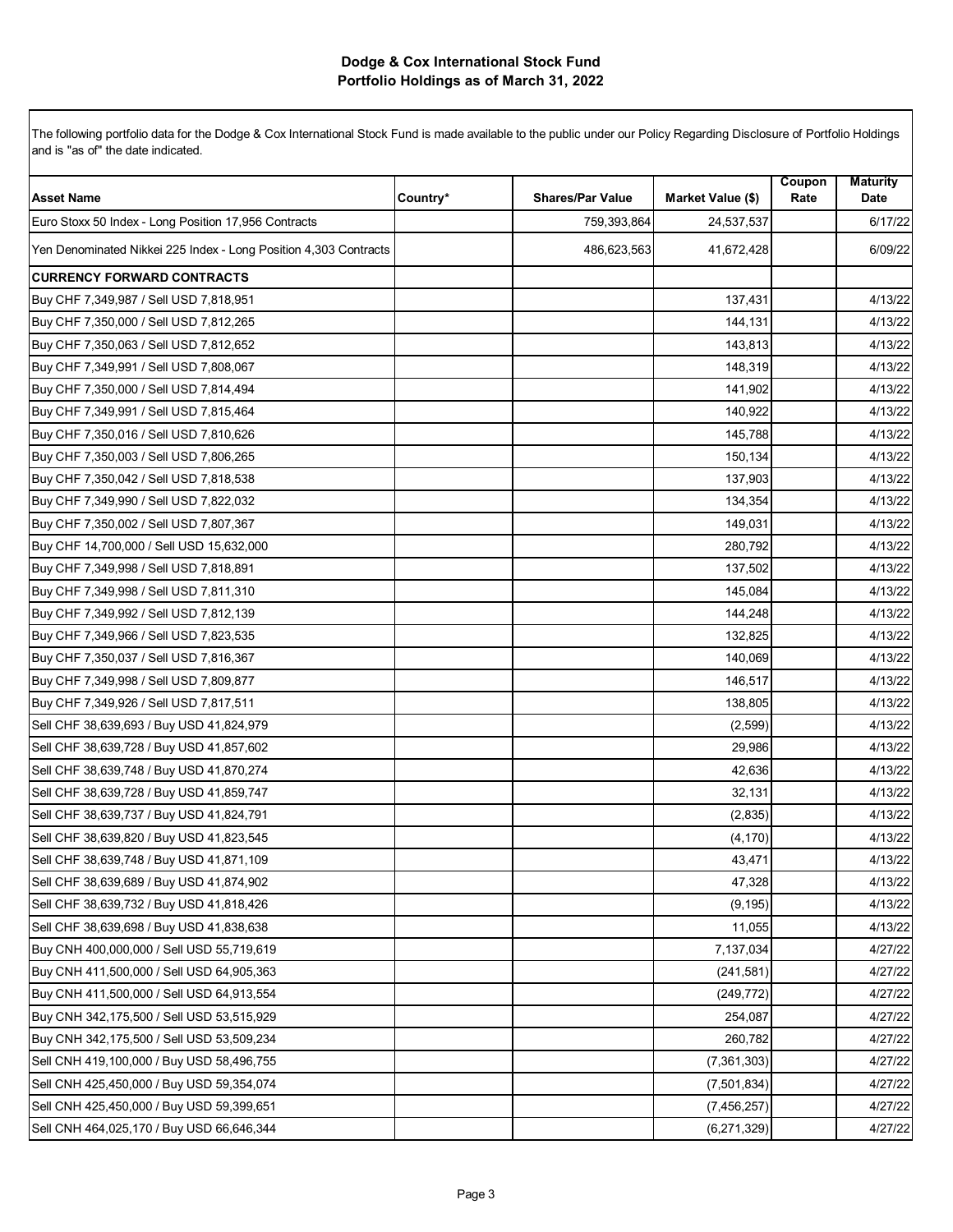| <b>Asset Name</b>                          | Country* | <b>Shares/Par Value</b> | Market Value (\$) | Coupon<br>Rate | <b>Maturity</b><br>Date |
|--------------------------------------------|----------|-------------------------|-------------------|----------------|-------------------------|
| Sell CNH 173,325,830 / Buy USD 24,906,715  |          |                         | (2,329,989)       |                | 4/27/22                 |
| Sell CHF 41,096,917 / Buy USD 44,520,547   |          |                         | (27, 462)         |                | 5/18/22                 |
| Sell CHF 41,096,895 / Buy USD 44,494,287   |          |                         | (53,698)          |                | 5/18/22                 |
| Sell CHF 41,096,917 / Buy USD 44,519,409   |          |                         | (28,600)          |                | 5/18/22                 |
| Sell CHF 41,096,864 / Buy USD 44,472,279   |          |                         | (75, 673)         |                | 5/18/22                 |
| Sell CHF 41,096,994 / Buy USD 44,480,925   |          |                         | (67, 168)         |                | 5/18/22                 |
| Sell CHF 41,096,854 / Buy USD 44,504,834   |          |                         | (43, 107)         |                | 5/18/22                 |
| Sell CHF 41,096,905 / Buy USD 44,505,530   |          |                         | (42, 466)         |                | 5/18/22                 |
| Sell CHF 41,096,900 / Buy USD 44,495,873   |          |                         | (52, 118)         |                | 5/18/22                 |
| Sell CHF 41,096,896 / Buy USD 44,500,422   |          |                         | (47, 565)         |                | 5/18/22                 |
| Sell CHF 41,096,858 / Buy USD 44,493,530   |          |                         | (54, 416)         |                | 5/18/22                 |
| Sell CHF 31,672,016 / Buy USD 33,967,594   |          |                         | (410, 168)        |                | 6/15/22                 |
| Sell CHF 31,672,016 / Buy USD 33,966,220   |          |                         | (411, 542)        |                | 6/15/22                 |
| Sell CHF 31,672,000 / Buy USD 33,954,154   |          |                         | (423, 591)        |                | 6/15/22                 |
| Sell CHF 31,672,000 / Buy USD 33,966,057   |          |                         | (411, 687)        |                | 6/15/22                 |
| Sell CHF 31,671,968 / Buy USD 33,980,166   |          |                         | (397, 544)        |                | 6/15/22                 |
| Buy CNH 151,000,000 / Sell USD 23,568,340  |          |                         | 87,394            |                | 6/22/22                 |
| Sell CNH 552,500,000 / Buy USD 83,925,750  |          |                         | (2,629,171)       |                | 6/22/22                 |
| Sell CNH 552,500,000 / Buy USD 83,924,476  |          |                         | (2,630,446)       |                | 6/22/22                 |
| Sell CNH 526,633,110 / Buy USD 79,385,144  |          |                         | (3,023,844)       |                | 7/20/22                 |
| Sell CNH 526,633,109 / Buy USD 79,459,407  |          |                         | (2,949,582)       |                | 7/20/22                 |
| Sell CNH 255,000,000 / Buy USD 34,396,709  |          |                         | (5,496,770)       |                | 7/27/22                 |
| Sell CNH 255,000,000 / Buy USD 34,396,709  |          |                         | (5,496,770)       |                | 7/27/22                 |
| Sell CNH 630,000,000 / Buy USD 94,732,568  |          |                         | (3,780,300)       |                | 8/10/22                 |
| Sell CNH 630,000,000 / Buy USD 94,722,598  |          |                         | (3,790,270)       |                | 8/10/22                 |
| Sell CNH 555,000,000 / Buy USD 83,704,095  |          |                         | (3,039,255)       |                | 8/24/22                 |
| Sell CNH 555,000,000 / Buy USD 83,805,210  |          |                         | (2,938,140)       |                | 8/24/22                 |
| Sell CNH 825,491,440 / Buy USD 124,631,641 |          |                         | (4,387,985)       |                | 8/24/22                 |
| Sell CNH 200,000,000 / Buy USD 31,018,476  |          |                         | (202, 797)        |                | 9/28/22                 |
| Sell CNH 200,000,000 / Buy USD 31,017,418  |          |                         | (203, 855)        |                | 9/28/22                 |
| Sell CNH 658,000,000 / Buy USD 100,482,561 |          |                         | (2, 235, 428)     |                | 9/28/22                 |
| Sell CNH 967,856,500 / Buy USD 147,393,056 |          |                         | (3,601,725)       |                | 10/19/22                |
| Sell CNH 967,856,500 / Buy USD 147,357,150 |          |                         | (3,637,630)       |                | 10/19/22                |
| Sell CNH 291,000,000 / Buy USD 40,321,463  |          |                         | (5,070,370)       |                | 10/26/22                |
| Sell CNH 291,000,000 / Buy USD 40,338,231  |          |                         | (5,053,602)       |                | 10/26/22                |
| Sell CNH 608,800,000 / Buy USD 92,645,291  |          |                         | (2, 289, 839)     |                | 11/9/22                 |
| Sell CNH 608,800,000 / Buy USD 92,763,870  |          |                         | (2, 171, 260)     |                | 11/9/22                 |
| Sell CNH 480,000,000 / Buy USD 74,322,964  |          |                         | (481, 721)        |                | 12/7/22                 |
| Sell CNH 566,250,000 / Buy USD 87,057,792  |          |                         | (1, 188, 360)     |                | 12/7/22                 |
| Sell CNH 566,250,000 / Buy USD 87,045,748  |          |                         | (1,200,405)       |                | 12/7/22                 |
| Sell CNH 429,000,000 / Buy USD 66,448,785  |          |                         | (358, 267)        |                | 1/11/23                 |